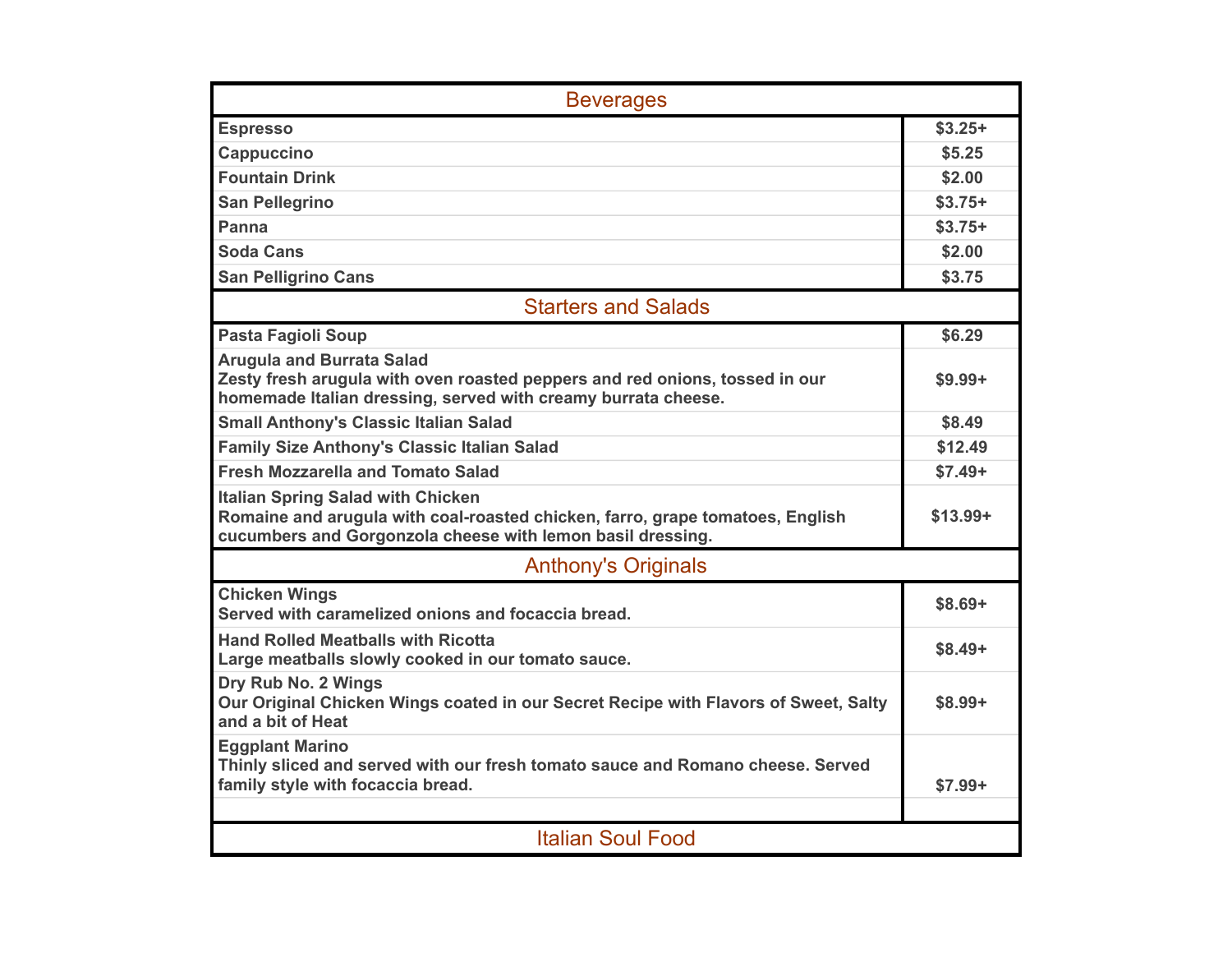| <b>Broccoli Rabe and Sausage</b><br>Bitter Italian greens, sauteed in garlic and olive oil and served with our Italian<br>sausage. Served family style with focaccia bread.      | $$8.49+$  |
|----------------------------------------------------------------------------------------------------------------------------------------------------------------------------------|-----------|
| <b>Pork Ribs with Spicy Vinegar Peppers</b><br>Roasted in our coal oven with garlic, rosemary, spicy vinegar peppers and white<br>wine. Served family style with focaccia bread. | $$14.69+$ |
| <b>Family Stuffed Shells Platter</b><br>10 with meatball.                                                                                                                        | \$18.49   |
| <b>Traditional Calzone</b><br><b>Mozzarella and ricotta.</b>                                                                                                                     | $$17.29+$ |
| <b>Regular Size Spaghetti and Meatballs</b><br>Meatballs served over spaghetti with our Italian plum tomato sauce.                                                               | \$13.69   |
| <b>Anthony's Family Size Spaghetti and Meatballs</b><br>Meatballs served over spaghetti with our Italian plum tomato sauce.                                                      | \$20.99   |
| <b>Pot Meatballs</b><br>Take the pot home served with 13 meatballs.                                                                                                              | \$33.99   |
| <b>Coal Oven Traditional Pies</b>                                                                                                                                                |           |
| <b>Small 12" Traditional Pie</b><br>Grande mozzarella, Italian plum tomatoes, Romano cheese, basil and olive oil.                                                                | \$14.69   |
| <b>Custom Small Pizza</b>                                                                                                                                                        | \$14.69   |
| Large 16" Cheese Traditional Pie<br>Grande mozzarella, Italian plum tomatoes, Romano cheese, basil and olive oil.                                                                | \$18.49   |
| Large 16" 1-Topping Traditional Pie                                                                                                                                              |           |
| Grande mozzarella, Italian plum tomatoes, Romano cheese, basil and olive oil.                                                                                                    | \$21.48   |
| <b>Coal Oven Pies Lunch Special</b>                                                                                                                                              |           |
| <b>Traditional Pizza Lunch Special</b><br>Well done for 1.                                                                                                                       | \$10.49   |
| <b>Specialty Pizza Lunch Special</b><br>Well done for 1.                                                                                                                         | \$11.49   |
| <b>Coal Oven Sandwiches Lunch Special</b>                                                                                                                                        |           |